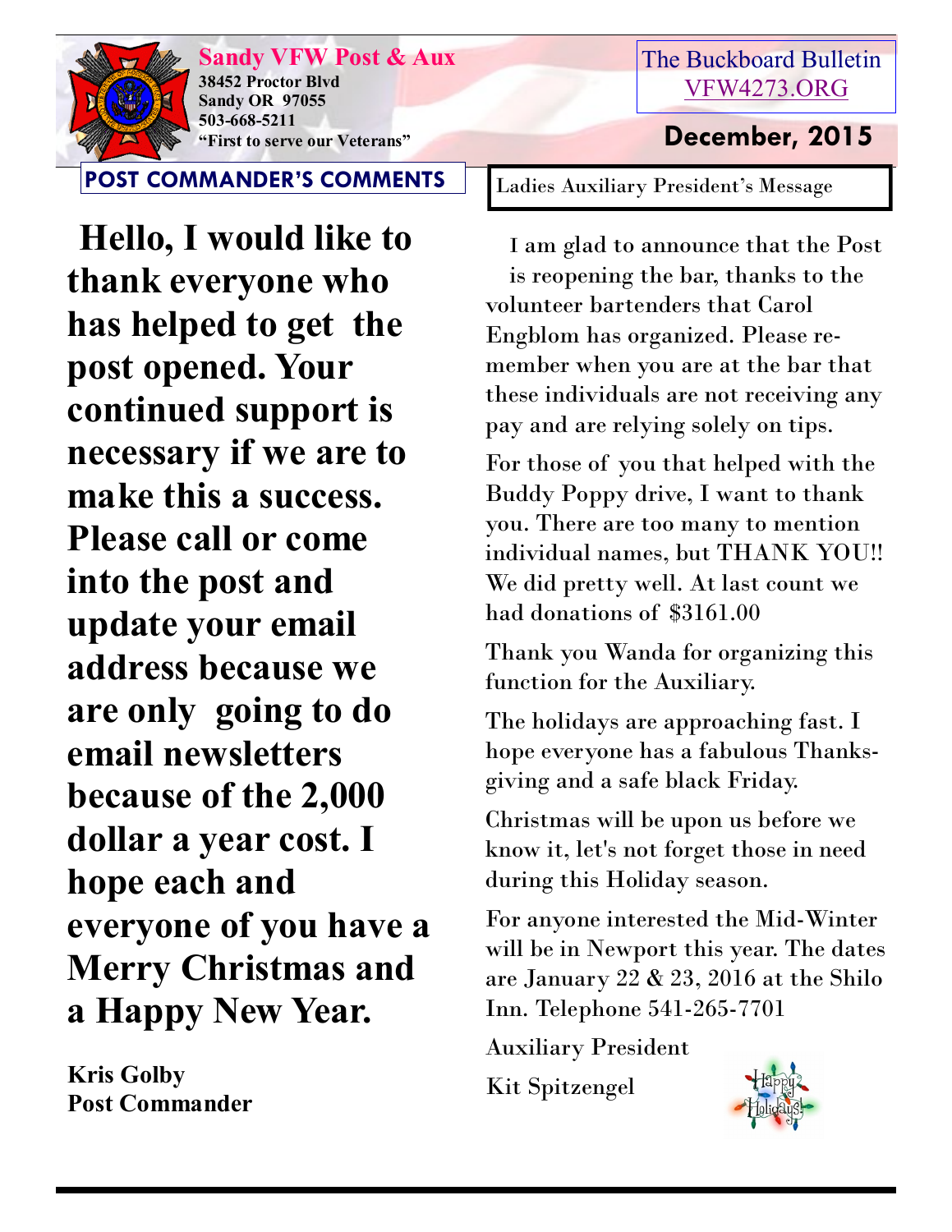### CANTEEN CORNER

### **AUXILIARY CHAPLAINS**

*Cleo Hottman passed away* **\*\*<br>
<b>***x* gust 10. She was 83 years **August 10. She was 83 years old and living at the at the Gresham Care Center. She**  old and living at the at the<br>Gresham Care Center. She<br>womed the Sandy Office Supply  $\frac{1}{N}$ <br>store and had four sons. Ruby  $\frac{1}{N}$ <br>Watts had hip surgery and is **store and had four sons. Ruby Watts had hip surgery and is doing well Denise Redman's passed away October 27. He was a Marine corp vet and served in Viet Nam. Both VFW members. May God bless you all this year.**

**JUDY GASCON AUXILIARY CHAPLAIN 503-668-3748**



\*\*\*\*\*\*\*\*\*\*\*\*\*\* more members to show Christmas party on December 20th. Bar opens at 2pm and party starts at 3pm. We have had good turnouts for tacos on Tues-米米米米 day night, we need up. There will be football games all this 米米米米米米米米米米米米米米米米米 month so come down and enjoy them.

Carol Engblom



\*\*\*\*\*\*\*\*\*\*\*\*\*\*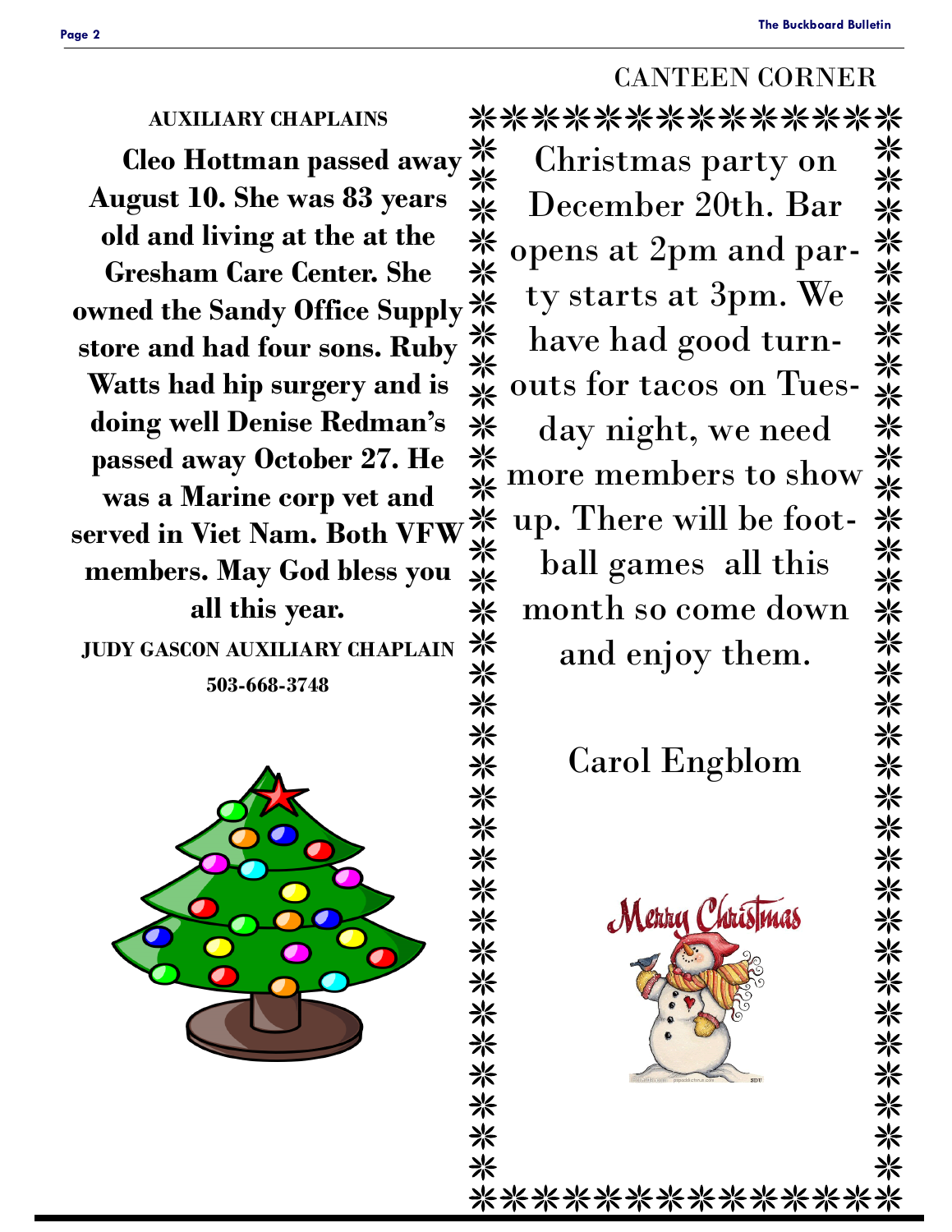### **Post Chaplin**

Chris Engblom had a stroke on December 2nd, He is currently in rehab.We wish him a speedy recovery and his family the best.

ISAIAH 9:6 For unto us a child is born, unto us a son is given:: and the government shall be upon his shoulder:: and his name shall be called Wonder, Counsellor, The mighty God, The everlasting Father, THE PRINCE of PEACE.

.

Merry Christmas

Thank you. Melissa @ (503) 668-4849



Commander: Kristian Golby Senior Vice Cmdr. Alan Anderson Junior Vice Cmdr. Tony Gibler Chaplain: Melissa Samuels Quartermaster: Kriss Engblum Judge Advocate: John Lamb Adjutant: Gary Lightcap

1 year Trustee: Ken Hershberger

3 year trustee: William Miller

2 year Trustee: Bert Key

Surgeon:

### Post Officers Ladies Auxiliary Officers

Sr. Vice President Sardi Bowyer Jr. Vice President Wanda Michaels Treasurer Midge Watkins Chaplain Judith Gascon Secretary Jackie Key Guard Nancy Davis Conductress Judy Arguer Trustee #2 Jean Bettencourt Trustee #3 Kathy Dunn Patriotic Instructor Lois Leavitt

President Kathleen Spitzengel Trustee #1 Prentiss Edwards